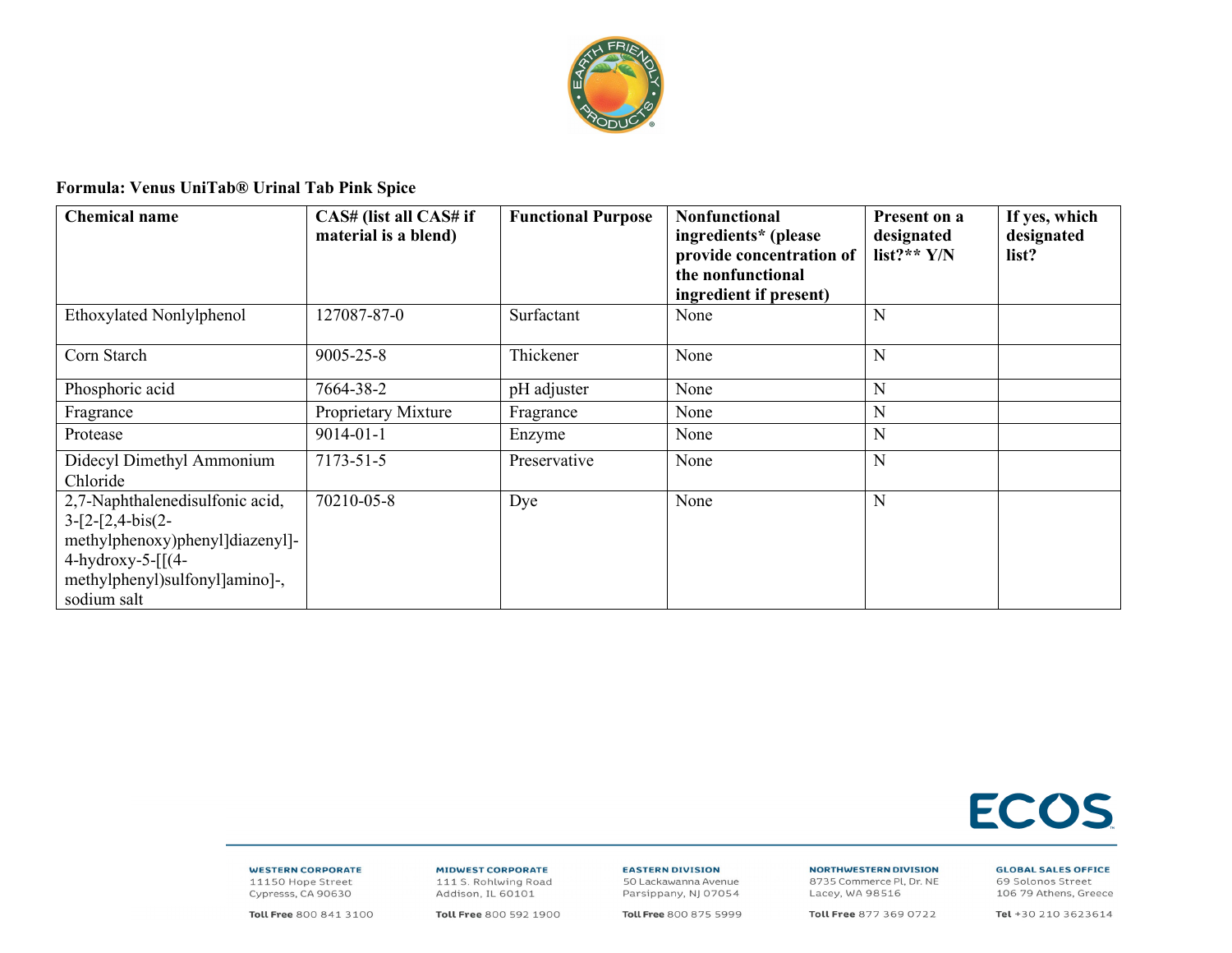

## **Appendix**

## **Designated List**

"**Designated list**" means any of the following, including subsequent revisions when adopted by the authoritative body:

- 1) Chemicals known to the State of California to cause cancer or reproductive toxicity that are listed pursuant to the Safe Drinking Water and Toxic Enforcement Act of 1986 (Chapter 6.6 (commencing with Section 25249.5 of Division 20)).
- 2) Chemicals classified by the European Union as carcinogens, mutagens, or reproductive toxicants pursuant to Category 1A or 1B in Annex VI to Regulation (EC) 1272/2008.
- 3) Chemicals included in the European Union Candidate List of Substances of Very High Concern in accordance with Article 59 of Regulation (EC) 1907/2006 on the basis of Article 57(f) for endocrine disrupting properties.
- 4) Chemicals for which a reference dose or reference concentration has been developed based on neurotoxicity in the federal Environmental Protection Agency's Integrated Risk Information System.
- 5) Chemicals that are identified as carcinogenic to humans, likely to be carcinogenic to humans, or as Group A, B1, or B2 carcinogens in the federal Environmental Protection Agency's Integrated Risk Information System.
- 6) Chemicals included in the European Chemicals Agency Candidate List of Substances of Very High Concern in accordance with Article 59 of Regulation (EC) 1907/2006 on the basis of Article 57(d), Article 57(e), or Article 57(f) of Regulation (EC) 1907/2006 for persistent, bioaccumulative and toxic, or very persistent and very bioaccumulative properties.
- 7) Chemicals that are identified as persistent, bioaccumulative, and inherently toxic to the environment by the Canadian Environmental Protection Act Environmental Registry Domestic Substances List.
- 8) Chemicals classified by the European Union in Annex VI to Regulation (EC) 1272/2008 as respiratory sensitizer category 1.
- 9) Group 1, 2A, or 2B carcinogens identified by the International Agency for Research on Cancer.
- 10) Neurotoxicants that are identified in the federal Agency for Toxic Substances and Disease Registry's Toxic Substances Portal, Health Effects of Toxic Substances and Carcinogens, Nervous System.
- 11) Persistent bioaccumulative and toxic priority chemicals that are identified by the federal Environmental Protection Agency National Waste Minimization Program.

**WESTERN CORPORATE** 11150 Hope Street Cypresss, CA 90630

**MIDWEST CORPORATE** 111 S. Rohlwing Road Addison, IL 60101

**EASTERN DIVISION** 50 Lackawanna Avenue Parsippany, NJ 07054

**NORTHWESTERN DIVISION** 8735 Commerce Pl, Dr. NE Lacev, WA 98516

Toll Free 877 369 0722

**GLOBAL SALES OFFICE** 69 Solonos Street 106 79 Athens, Greece

Toll Free 800 841 3100

Toll Free 800 592 1900

Toll Free 800 875 5999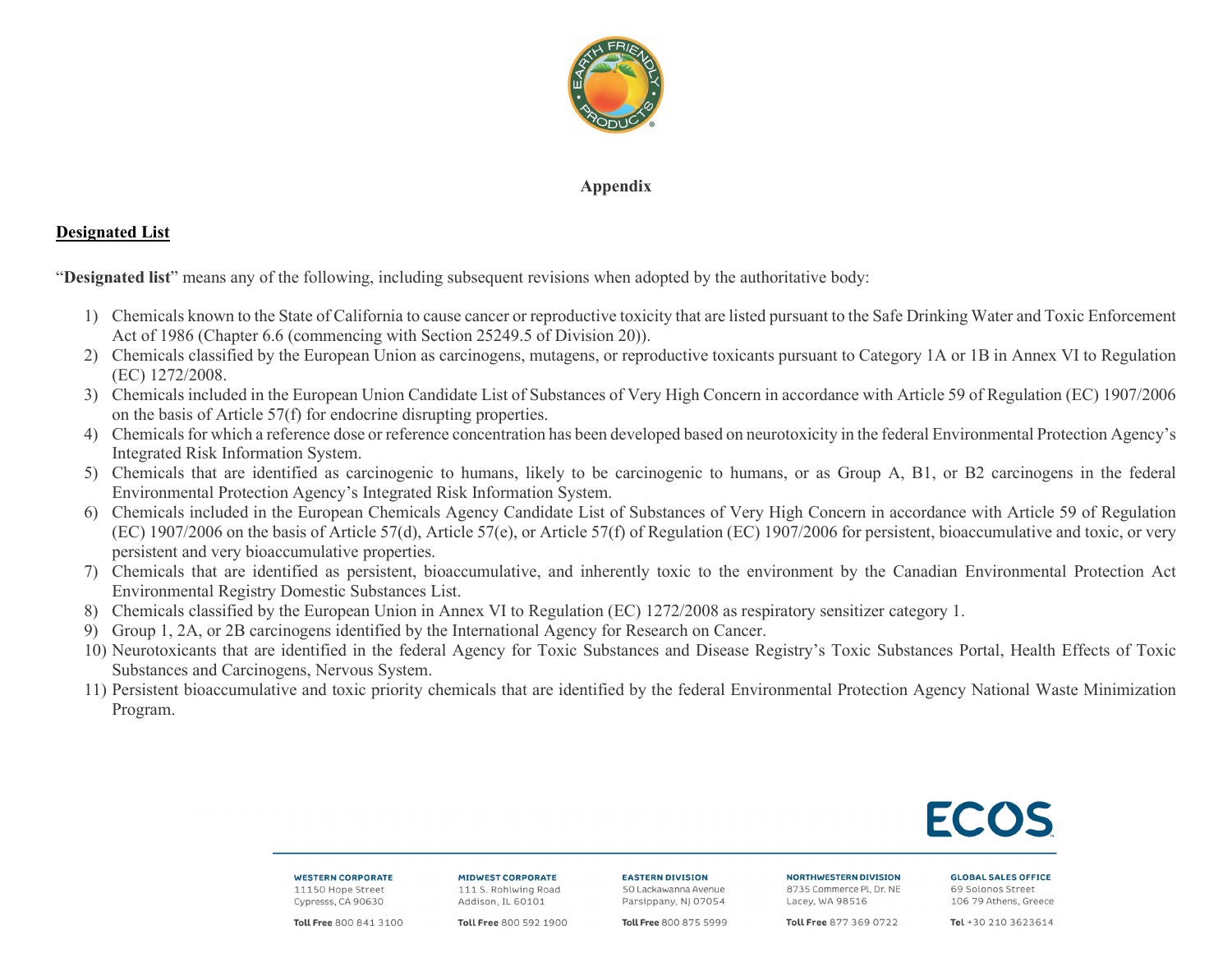

- 12) Reproductive or developmental toxicants identified in Monographs on the Potential Human Reproductive and Developmental Effects published by the federal National Toxicology Program, Office of Health Assessment and Translation.
- 13) Chemicals identified by the federal Environmental Protection Agency's Toxics Release Inventory as Persistent, Bioaccumulative and Toxic Chemicals that are subject to reporting under Section 313 of the Emergency Planning and Community Right-to-Know Act of 1986 (42 U.S.C. Sec. 11001, et seq.).
- 14) The Washington Department of Ecology's Persistent, Bioaccumulative, Toxic (PBT) Chemicals identified in Chapter 173-333 of Title 173 of the Washington Administrative Code.
- 15) Chemicals that are identified as known to be, or reasonably anticipated to be, human carcinogens by the 13th Report on Carcinogens prepared by the federal National Toxicology Program. Subsequent revisions to this list shall not be incorporated.
- 16) Chemicals for which notification levels, as defined in Section 116455, have been established by the State Department of Public Health or the State Water Resources Control Board.
- 17) Chemicals for which primary maximum contaminant levels have been established and adopted under Section 64431 or 64444 of Title 22 of the California Code of Regulations.
- 18) Chemicals identified as toxic air contaminants under Section 93000 or 93001 of Title 17 of the California Code of Regulations.
- 19) Chemicals that are identified as priority pollutants in the California water quality control plans pursuant to subdivision (c) of Section 303 of the federal Clean Water Act and in Section 131.38 of Title 40 of the Code of Federal Regulations, or identified as pollutants by the state or the federal Environmental Protection Agency for one or more water bodies in the state under subdivision (d) of Section 303 of the federal Clean Water Act and Section 130.7 of Title 40 of the Code of Federal Regulations.
- 20) Chemicals that are identified with noncancer endpoints and listed with an inhalation or oral reference exposure level by the Office of Environmental Health Hazard Assessment pursuant to paragraph (2) of subdivision (b) of Section 44360.
- 21) Chemicals identified as priority chemicals by the California Environmental Contaminant Biomonitoring Program pursuant to Section 105449.
- 22) Chemicals that are identified on Part A of the list of Chemicals for Priority Action prepared by the Oslo and Paris Conventions for the Protection of the Marine Environment of the North-East Atlantic.

# **Nonfunctional Constituent**

"**Nonfunctional constituent**" means one of the following substances, that is an incidental component of an intentionally added ingredient, a breakdown product of an intentionally added ingredient, or a byproduct of the manufacturing process that has no functional or technical effect on the designated product:

(1) 1,4 dioxane.

**WESTERN CORPORATE** 11150 Hope Street Cypresss, CA 90630

**MIDWEST CORPORATE** 111 S. Rohlwing Road Addison, IL 60101

**EASTERN DIVISION** 50 Lackawanna Avenue Parsippany, NJ 07054

**NORTHWESTERN DIVISION** 8735 Commerce Pl, Dr. NE Lacev, WA 98516

Toll Free 877 369 0722

**GLOBAL SALES OFFICE** 69 Solonos Street 106 79 Athens, Greece

Toll Free 800 841 3100

Toll Free 800 592 1900

Toll Free 800 875 5999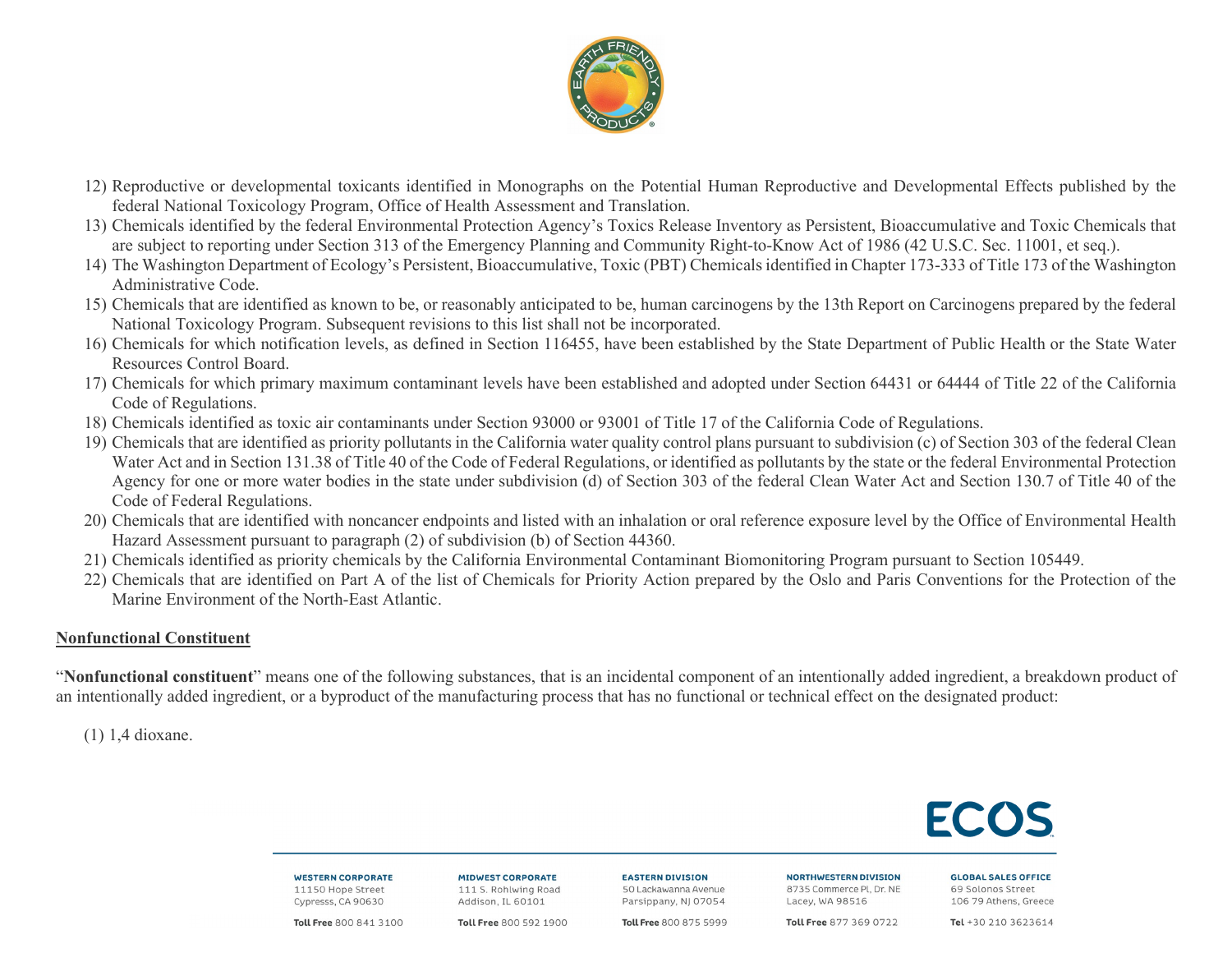

 $(2)$  1,1 dichloroethane. (3) Acrylic acid.  $(4)$  Benzene. (5) Benzidine.  $(6)$  1,3 butadiene. (7) Carbon tetrachloride. (8) Chloroform. (9) Ethylene oxide. (10) Nitilotriacetic acid. (11) Butyl benzyl phthalate. (12) Butyl decyl phthalate.  $(13)$  Di $(2$ -ethylhexyl) phthalate. (14) Diethyl phthalate. (15) Diisobutyl phthalate. (16) Di(n-octyl) phthalate. (17) Diisononyl phthalate. (18) Dioctyl phthalate. (19) Butylparaben. (20) Ethylparaben. (21) Isobutylparaben. (22) Methylparaben. (23) Propylparaben. (24) Formaldehyde. (25) 1-(3-chloroallyl)-3,5,7-triaza-1-azoniaadamantane chloride. (26) DMDM hydantoin. (27) Diazolidinyl urea.  $(28)$  Glyoxal. (29) Imidazolidinyl urea. (30) Polyoxymethylene urea.

# **ECOS**

### **WESTERN CORPORATE** 11150 Hope Street Cypresss, CA 90630

**MIDWEST CORPORATE** 111 S. Rohlwing Road Addison, IL 60101

**EASTERN DIVISION** 50 Lackawanna Avenue Parsippany, NJ 07054

**NORTHWESTERN DIVISION** 8735 Commerce Pl, Dr. NE Lacey, WA 98516

**GLOBAL SALES OFFICE** 

69 Solonos Street 106 79 Athens, Greece

Toll Free 800 841 3100

Toll Free 800 592 1900

Toll Free 800 875 5999

Toll Free 877 369 0722